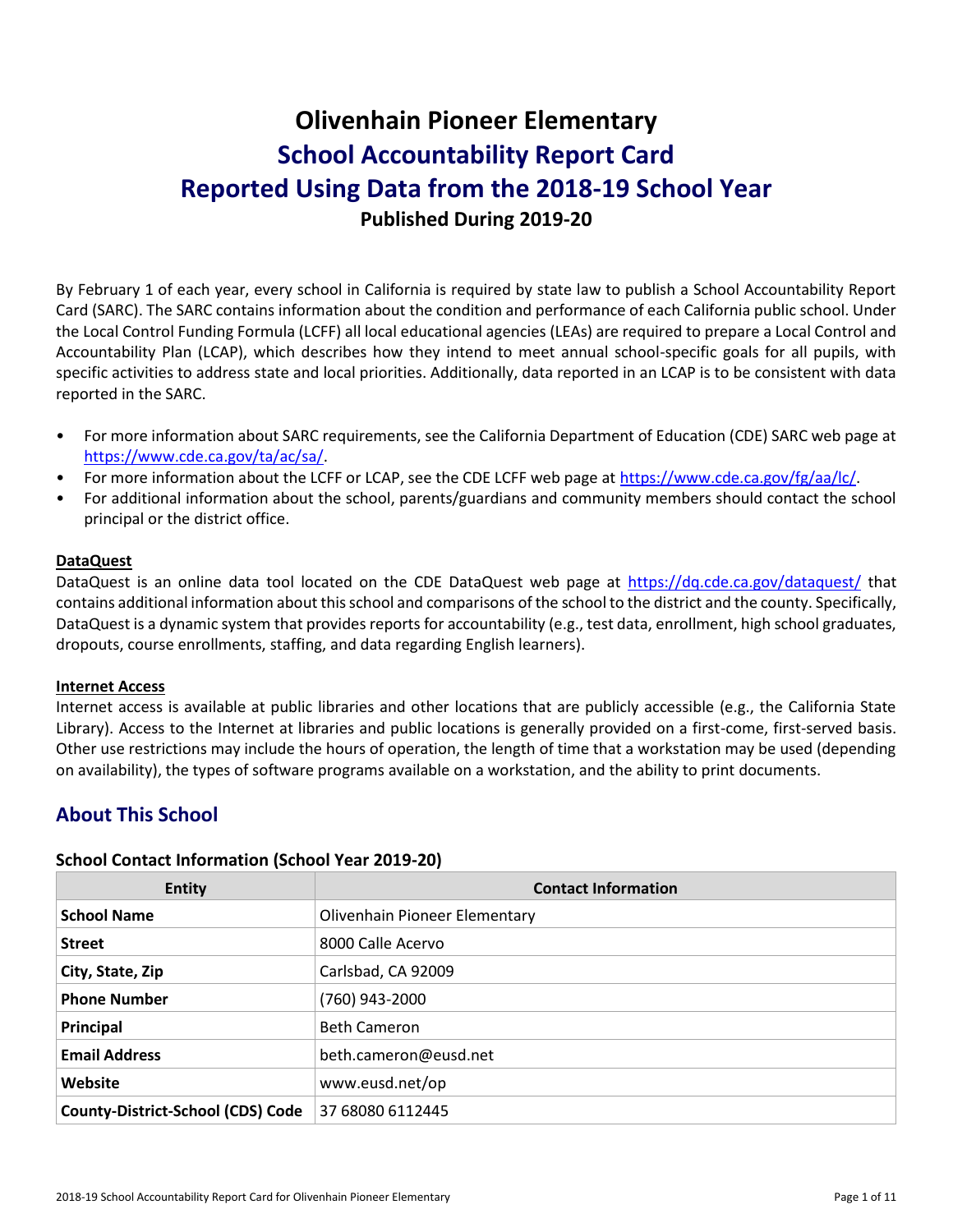| <b>Entity</b>        | <b>Contact Information</b>                        |
|----------------------|---------------------------------------------------|
| <b>District Name</b> | <b>Encinitas Union Elementary School District</b> |
| <b>Phone Number</b>  | 760.944.4300                                      |
| Superintendent       | Andrée Grey                                       |
| <b>Email Address</b> | Andrée.Grey@eusd.net                              |
| Website              | www.eusd.net/pages/default.aspx                   |

### **School Description and Mission Statement (School Year 2019-20)**

The Olivenhain Pioneer Elementary School serves approximately 595 Kindergarten through sixth grade students from the town of Olivenhain and from the cities of Encinitas and South Carlsbad. Olivenhain Pioneer Elementary School teachers and staff are dedicated to ensuring the academic success of every student and providing a safe and engaging learning experience. The school has developed educational programs designed to provide students the opportunity to explore their creativity while developing a strong academic foundation. The commitment of Olivenhain Pioneer Elementary School's staff, parents, and community to excellence for their students has resulted in the school being selected as an Apple Distinguished School for 2019-22, the California Service-Learning Leader Award, and the California Business for Education Excellence Foundation Award and California Distinguished School Award.

Our families and community are an integral part of our school's success. Parents can be found in countless classrooms and on the playground engaged in meaningful work. We encourage you to get involved with any of the invaluable committees already in action. Our School Site Council (SSC), Parent Teacher Association (PTA) and Encinitas Education Foundation (EEF) groups offer opportunities for rewarding involvement. We also have many opportunities for parents to volunteer when they have limited time.

Our Vision: At Olivenhain Pioneer Elementary School, our children will be well-adjusted, self-confident knowledgeable 21st Century problem solvers. We have developed an integrated approach to instruction with our STREAM emphasis. The competent and enthusiastic staff is committed to working collaboratively in order to sustain a school of high performance learning within a nurturing environment. At OPE we integrate technology, science and the arts throughout our academically rigorous program. As a school community, we foster each child's potential to become an ethical and compassionate member of society, life-long learner, effective communicator, creative thinker, and responsible citizen and leader.

| <b>Grade Level</b>      | <b>Number of Students</b> |
|-------------------------|---------------------------|
| Kindergarten            | 77                        |
| Grade 1                 | 83                        |
| Grade 2                 | 80                        |
| Grade 3                 | 78                        |
| Grade 4                 | 82                        |
| Grade 5                 | 88                        |
| Grade 6                 | 82                        |
| <b>Total Enrollment</b> | 570                       |

### **Student Enrollment by Grade Level (School Year 2018-19)**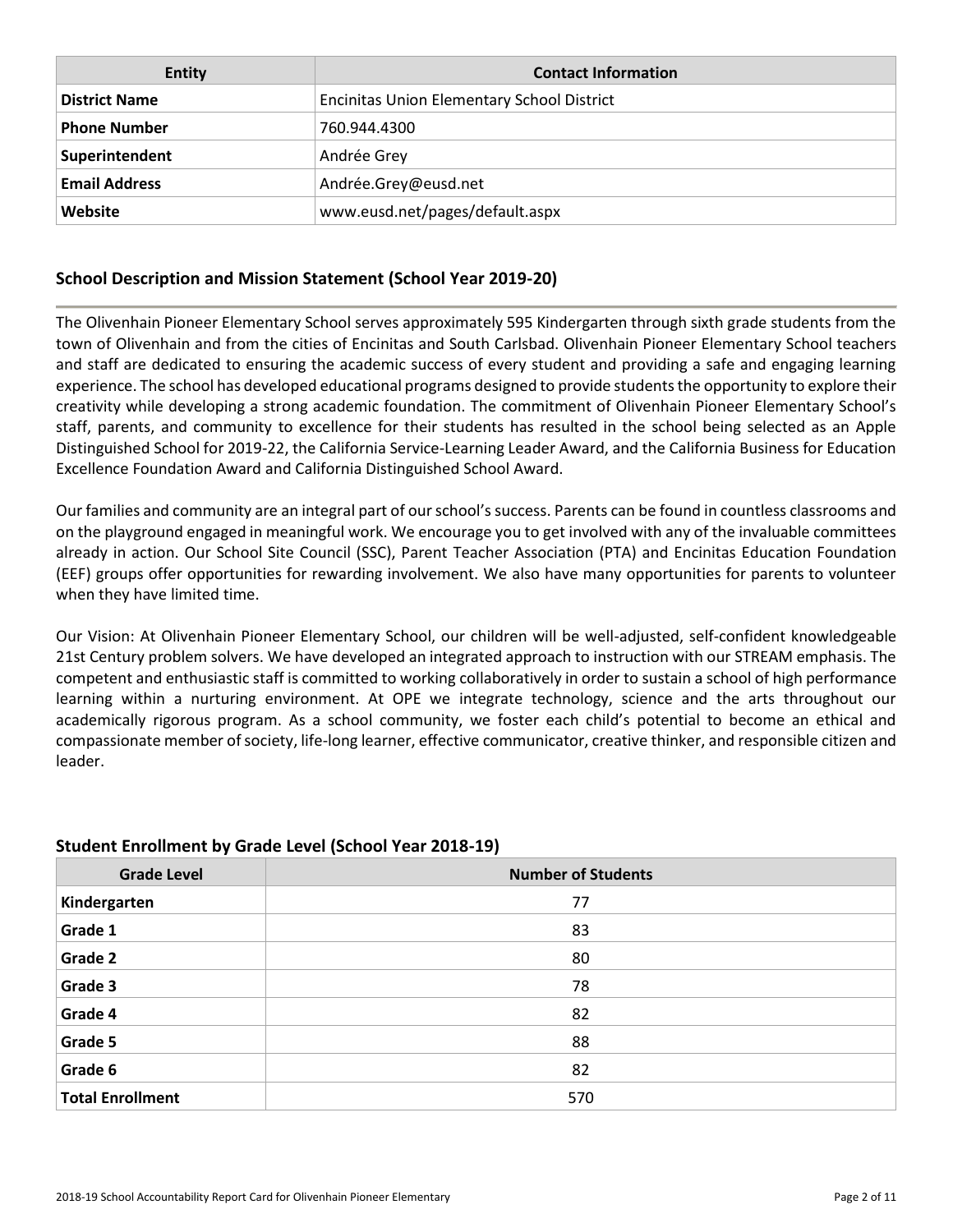### **Student Enrollment by Group (School Year 2018-19)**

| <b>Student Group</b>                       | <b>Percent of Total Enrollment</b> |
|--------------------------------------------|------------------------------------|
| <b>Black or African American</b>           | 1.4                                |
| American Indian or Alaska Native           | 0.2                                |
| Asian                                      | 3.3                                |
| <b>Filipino</b>                            | 0.7                                |
| <b>Hispanic or Latino</b>                  | 10.4                               |
| <b>Native Hawaiian or Pacific Islander</b> | 0.4                                |
| White                                      | 75.6                               |
| <b>Two or More Races</b>                   | 6.5                                |
| <b>Socioeconomically Disadvantaged</b>     | 4.6                                |
| <b>English Learners</b>                    | 1.4                                |
| <b>Students with Disabilities</b>          | 14.9                               |
| <b>Homeless</b>                            |                                    |

# **A. Conditions of Learning**

### **State Priority: Basic**

The SARC provides the following information relevant to the State priority: Basic (Priority 1):

- Degree to which teachers are appropriately assigned and fully credentialed in the subject area and for the pupils they are teaching;
- Pupils have access to standards-aligned instructional materials; and
- School facilities are maintained in good repair

### **Teacher Credentials**

| <b>Teachers</b>                                                    | <b>School</b><br>2017-18 | <b>School</b><br>2018-19 | <b>School</b><br>2019-20 | <b>District</b><br>2019-20 |
|--------------------------------------------------------------------|--------------------------|--------------------------|--------------------------|----------------------------|
| <b>With Full Credential</b>                                        | 23                       | 22                       | 27                       | 250                        |
| <b>Without Full Credential</b>                                     | <sup>0</sup>             | 0                        |                          |                            |
| Teaching Outside Subject Area of Competence (with full credential) | 0                        |                          |                          |                            |

### **Teacher Misassignments and Vacant Teacher Positions**

| Indicator                                             | 2017-18 | 2018-19 | 2019-20 |
|-------------------------------------------------------|---------|---------|---------|
| <b>Misassignments of Teachers of English Learners</b> |         |         |         |
| Total Teacher Misassignments*                         |         |         |         |
| <b>Vacant Teacher Positions</b>                       |         |         |         |

Note: "Misassignments" refers to the number of positions filled by teachers who lack legal authorization to teach that grade level, subject area, student group, etc. \*Total Teacher Misassignments includes the number of Misassignments of Teachers of English Learners.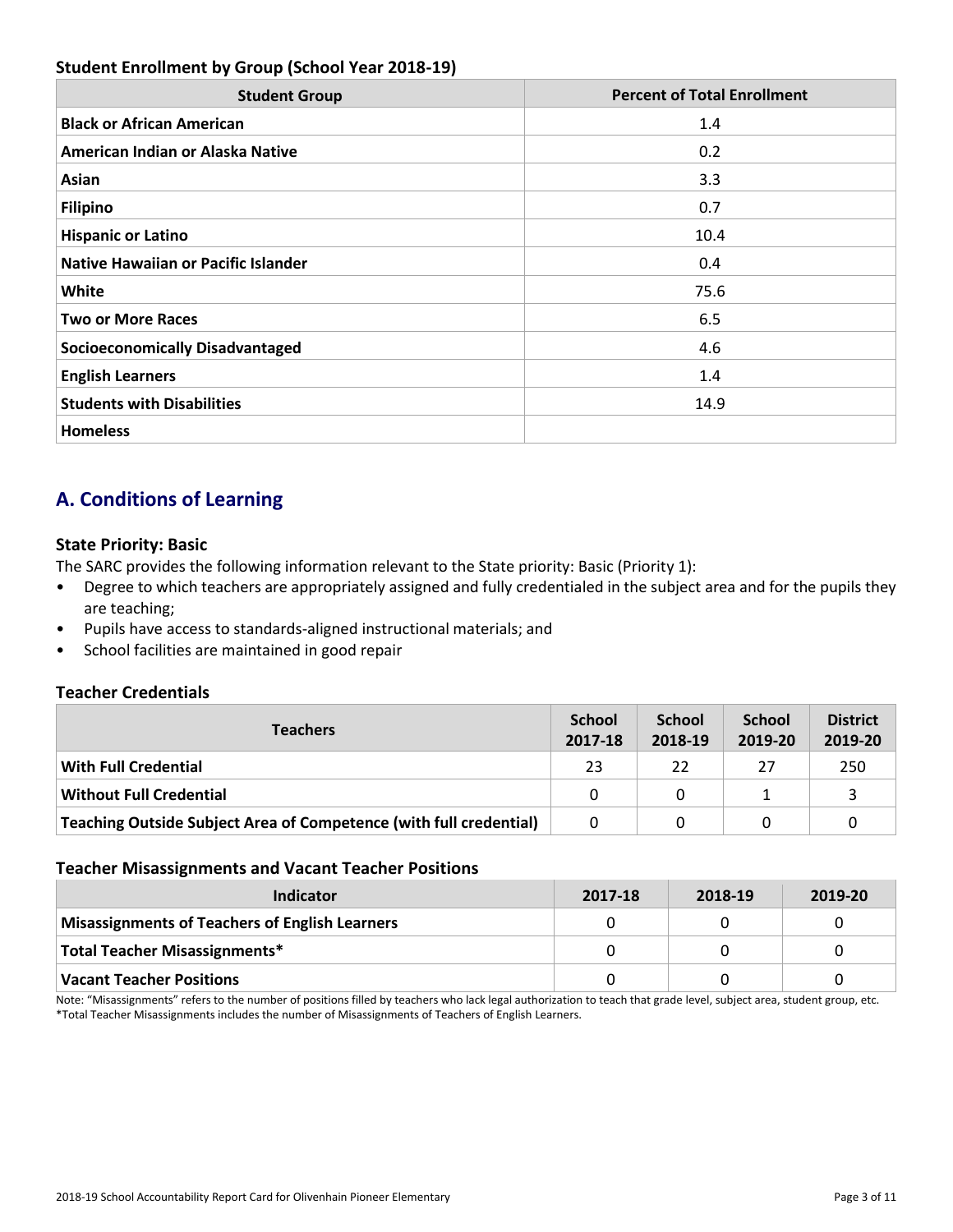### **Quality, Currency, Availability of Textbooks and Instructional Materials (School Year 2019-20)**

**Year and month in which data were collected:** September, 2019

| <b>Subject</b>                | <b>Textbooks and Other Instructional</b><br><b>Materials/year of Adoption</b> | <b>From Most</b><br>Recent<br><b>Adoption?</b> | <b>Percent Students</b><br><b>Lacking Own</b><br><b>Assigned Copy</b> |
|-------------------------------|-------------------------------------------------------------------------------|------------------------------------------------|-----------------------------------------------------------------------|
| <b>Reading/Language Arts</b>  | National Geographic/2017                                                      | Yes                                            | 0                                                                     |
| <b>Mathematics</b>            | Scott Foresman-Addison Wesley/2009                                            | Yes                                            | 0                                                                     |
| <b>Science</b>                | Houghton Mifflin/2007                                                         | Yes                                            | 0                                                                     |
| <b>History-Social Science</b> | Harcourt/2006                                                                 | Yes                                            | 0                                                                     |

### **School Facility Conditions and Planned Improvements (Most Recent Year)**

District maintenance supervisors are proactive and conduct inspections at school sites on a continual basis. Repairs necessary to keep the school in good repair and working order are completed in a timely manner. A work order process is used to ensure efficient service and that emergency repairs are given the highest priority. District maintenance has indicated that 100% of all toilets on school grounds are in working order.

Cleanliness at Olivenhain Pioneer is maintained by the three custodians who work at the school site throughout the week. These custodians include a full time staff member who takes great pride in the appearance of our school. This can be seen from the time you walk on to our campus. During 2010-11, the roof was repaired and a new playground was added.

All schools within the Encinitas Union School District will have various site upgrades during the next 3-5 years based on the Capital Facilities and Technology Plan submitted as a component of Proposition P that was passed by the voters in November 2010.

### **School Facility Good Repair Status (Most Recent Year)**

Using the **most recently collected** FIT data (or equivalent), provide the following:

- Determination of repair status for systems listed
- Description of any needed maintenance to ensure good repair
- The year and month in which the data were collected
- The overall rating

### **Year and month of the most recent FIT report:** March 15, 2019

| <b>System Inspected</b>                                             | <b>Rating</b> | <b>Repair Needed and Action Taken or Planned</b> |
|---------------------------------------------------------------------|---------------|--------------------------------------------------|
| <b>Systems:</b> Gas Leaks,<br>Mechanical/HVAC, Sewer                | Good          |                                                  |
| <b>Interior: Interior Surfaces</b>                                  | Good          |                                                  |
| <b>Cleanliness: Overall Cleanliness,</b><br>Pest/Vermin Infestation | Good          |                                                  |
| <b>Electrical: Electrical</b>                                       | Good          |                                                  |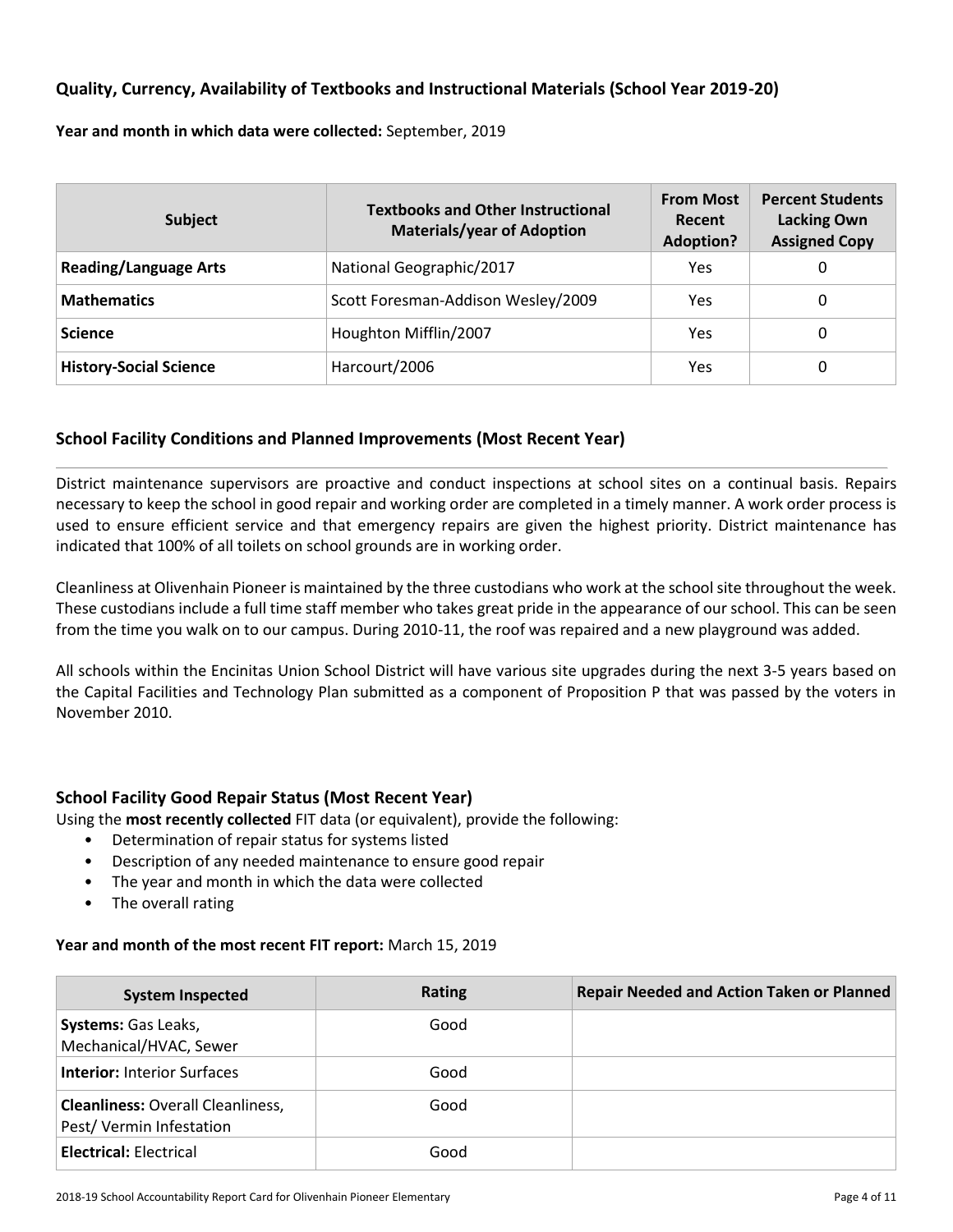| <b>System Inspected</b>                                                       | Rating    | <b>Repair Needed and Action Taken or Planned</b> |
|-------------------------------------------------------------------------------|-----------|--------------------------------------------------|
| Restrooms/Fountains: Restrooms,<br>Sinks/Fountains                            | Good      |                                                  |
| Safety: Fire Safety, Hazardous<br>Materials                                   | Good      |                                                  |
| Structural: Structural Damage,<br><b>Roofs</b>                                | Good      |                                                  |
| <b>External: Playground/School</b><br>Grounds, Windows/<br>Doors/Gates/Fences | Good      |                                                  |
| <b>Overall Rating</b>                                                         | Exemplary |                                                  |

# **B. Pupil Outcomes**

### **State Priority: Pupil Achievement**

The SARC provides the following information relevant to the State priority: Pupil Achievement (Priority 4):

- **Statewide assessments** (i.e., California Assessment of Student Performance and Progress [CAASPP] System, which includes the Smarter Balanced Summative Assessments for students in the general education population and the California Alternate Assessments [CAAs] for English language arts/literacy [ELA] and mathematics given in grades three through eight and grade eleven. Only eligible students may participate in the administration of the CAAs. CAAs items are aligned with alternate achievement standards, which are linked with the Common Core State Standards [CCSS] for students with the most significant cognitive disabilities); and
- The percentage of students who have successfully completed courses that satisfy the requirements for entrance to the University of California and the California State University, or career technical education sequences or programs of study.

# **CAASPP Test Results in ELA and Mathematics for All Students Grades Three through Eight and Grade Eleven**

### **Percentage of Students Meeting or Exceeding the State Standard**

| <b>Subject</b>                                                        | <b>School</b><br>2017-18 | <b>School</b><br>2018-19 | <b>District</b><br>2017-18 | <b>District</b><br>2018-19 | <b>State</b><br>2017-18 | <b>State</b><br>2018-19 |
|-----------------------------------------------------------------------|--------------------------|--------------------------|----------------------------|----------------------------|-------------------------|-------------------------|
| <b>English Language Arts/Literacy</b><br>$\sqrt{(grades 3-8 and 11)}$ | 79                       | 79                       | 75                         | 75                         | 50                      | 50                      |
| <b>Mathematics</b><br>$\vert$ (grades 3-8 and 11)                     | 77                       | 74                       | 71                         | 71                         | 38                      | 39                      |

Note: Percentages are not calculated when the number of students tested is ten or less, either because the number of students in this category is too small for statistical accuracy or to protect student privacy.

Note: ELA and mathematics test results include the Smarter Balanced Summative Assessment and the CAA. The "Percent Met or Exceeded" is calculated by taking the total number of students who met or exceeded the standard on the Smarter Balanced Summative Assessment plus the total number of students who met the standard (i.e., achieved Level 3-Alternate) on the CAAs divided by the total number of students who participated in both assessments.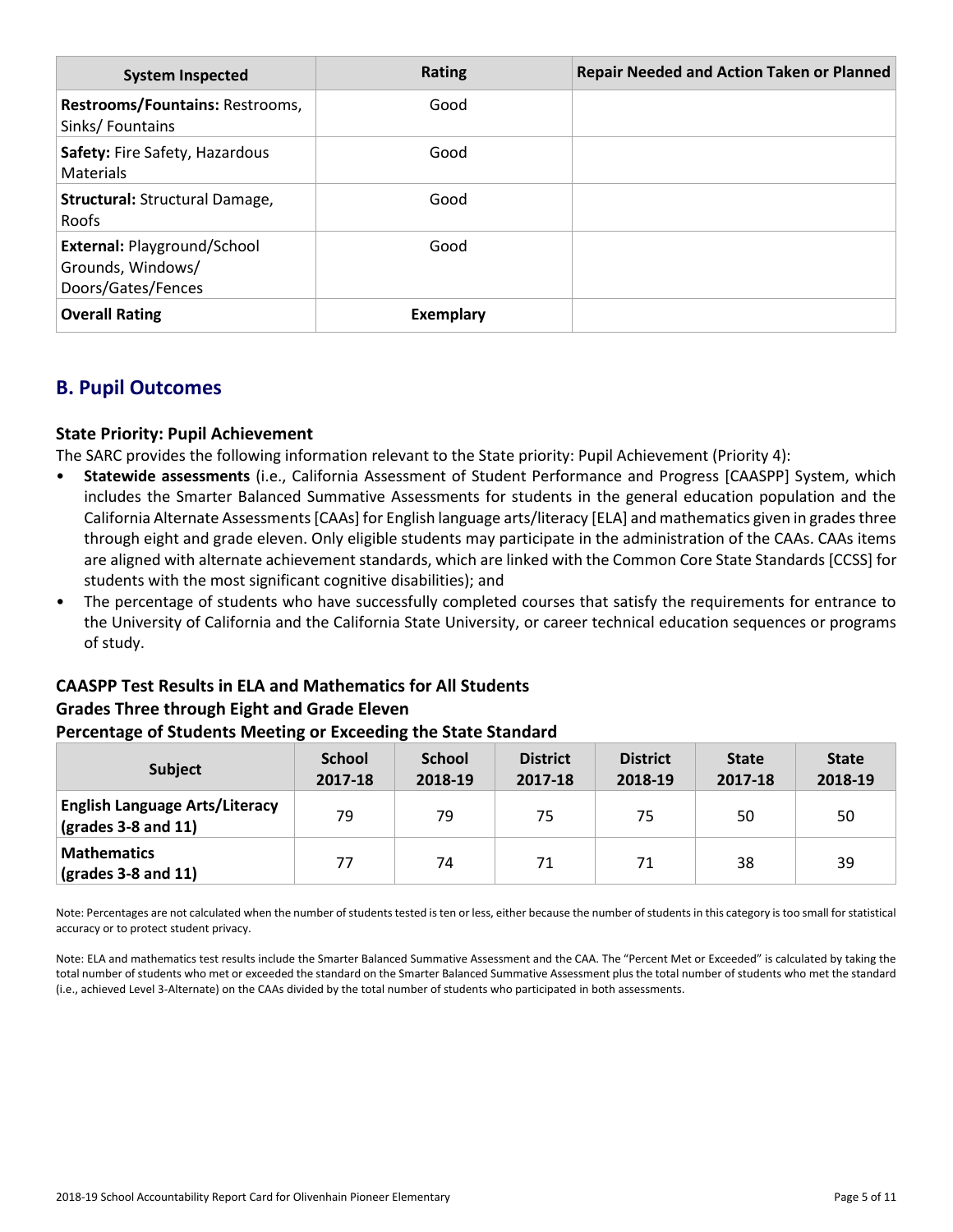### **CAASPP Test Results in ELA by Student Group Grades Three through Eight and Grade Eleven (School Year 2018-19)**

| <b>Student Group</b>                                 | <b>Total</b><br><b>Enrollment</b> | <b>Number</b><br><b>Tested</b> | Percent<br><b>Tested</b> | Percent<br><b>Not</b><br><b>Tested</b> | <b>Percent</b><br>Met or<br><b>Exceeded</b> |
|------------------------------------------------------|-----------------------------------|--------------------------------|--------------------------|----------------------------------------|---------------------------------------------|
| <b>All Students</b>                                  | 329                               | 321                            | 97.57                    | 2.43                                   | 79.44                                       |
| <b>Male</b>                                          | 186                               | 181                            | 97.31                    | 2.69                                   | 76.80                                       |
| Female                                               | 143                               | 140                            | 97.90                    | 2.10                                   | 82.86                                       |
| <b>Black or African American</b>                     | $\overline{\phantom{a}}$          | $- -$                          | --                       | $\overline{\phantom{a}}$               | --                                          |
| American Indian or Alaska Native                     | $\overline{\phantom{a}}$          | $- -$                          | $\qquad \qquad -$        | $\overline{\phantom{a}}$               | --                                          |
| Asian                                                | 11                                | 11                             | 100.00                   | 0.00                                   | 72.73                                       |
| <b>Filipino</b>                                      | $\overline{\phantom{m}}$          | $-$                            | $\overline{\phantom{a}}$ | $\overline{\phantom{m}}$               | --                                          |
| <b>Hispanic or Latino</b>                            | 37                                | 37                             | 100.00                   | 0.00                                   | 70.27                                       |
| <b>Native Hawaiian or Pacific Islander</b>           |                                   |                                |                          |                                        |                                             |
| White                                                | 242                               | 234                            | 96.69                    | 3.31                                   | 81.62                                       |
| <b>Two or More Races</b>                             | 28                                | 28                             | 100.00                   | 0.00                                   | 78.57                                       |
| <b>Socioeconomically Disadvantaged</b>               | 17                                | 15                             | 88.24                    | 11.76                                  | 66.67                                       |
| <b>English Learners</b>                              | $\overline{\phantom{a}}$          | $- -$                          | $\overline{\phantom{a}}$ | $\qquad \qquad -$                      | $- -$                                       |
| <b>Students with Disabilities</b>                    | 57                                | 54                             | 94.74                    | 5.26                                   | 38.89                                       |
| <b>Students Receiving Migrant Education Services</b> |                                   |                                |                          |                                        |                                             |
| <b>Foster Youth</b>                                  |                                   |                                |                          |                                        |                                             |
| <b>Homeless</b>                                      |                                   |                                |                          |                                        |                                             |

Note: ELA test results include the Smarter Balanced Summative Assessment and the CAA. The "Percent Met or Exceeded" is calculated by taking the total number of students who met or exceeded the standard on the Smarter Balanced Summative Assessment plus the total number of students who met the standard (i.e., achieved Level 3-Alternate) on the CAAs divided by the total number of students who participated in both assessments.

Note: Double dashes (--) appear in the table when the number of students is ten or less, either because the number of students in this category is too small for statistical accuracy or to protect student privacy.

Note: The number of students tested includes all students who participated in the test whether they received a score or not; however, the number of students tested is not the number that was used to calculate the achievement level percentages. The achievement level percentages are calculated using only students who received scores.

### **CAASPP Test Results in Mathematics by Student Group Grades Three through Eight and Grade Eleven (School Year 2018-19)**

| <b>Student Group</b> | <b>Total</b><br><b>Enrollment</b> | <b>Number</b><br><b>Tested</b> | Percent<br><b>Tested</b> | Percent<br><b>Not</b><br><b>Tested</b> | Percent<br>Met or<br><b>Exceeded</b> |
|----------------------|-----------------------------------|--------------------------------|--------------------------|----------------------------------------|--------------------------------------|
| <b>All Students</b>  | 329                               | 321                            | 97.57                    | 2.43                                   | 74.45                                |
| <b>Male</b>          | 186                               | 182                            | 97.85                    | 2.15                                   | 75.82                                |
| Female               | 143                               | 139                            | 97.20                    | 2.80                                   | 72.66                                |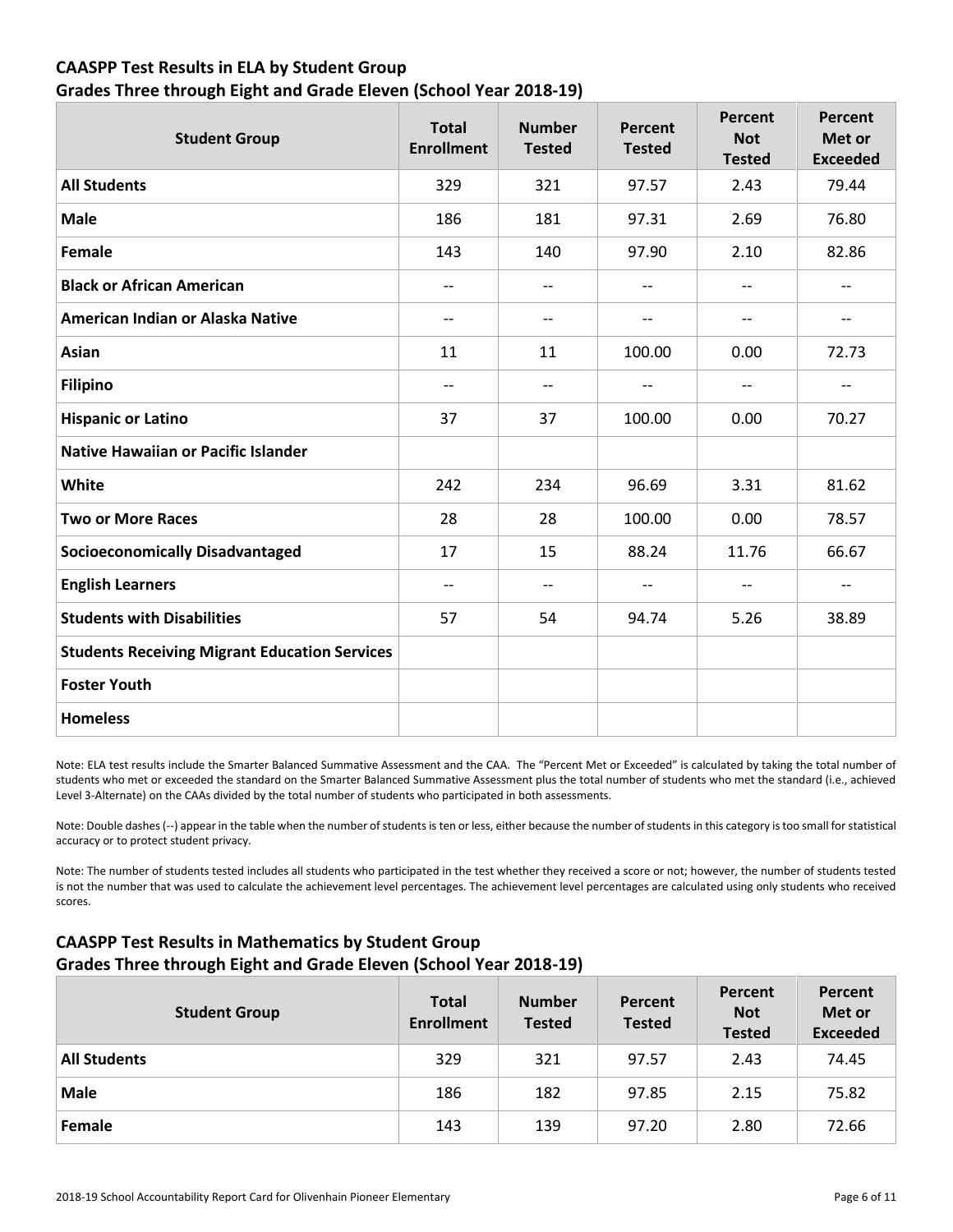| <b>Student Group</b>                                 | <b>Total</b><br><b>Enrollment</b> | <b>Number</b><br><b>Tested</b> | Percent<br><b>Tested</b> | Percent<br><b>Not</b><br><b>Tested</b> | <b>Percent</b><br>Met or<br><b>Exceeded</b> |
|------------------------------------------------------|-----------------------------------|--------------------------------|--------------------------|----------------------------------------|---------------------------------------------|
| <b>Black or African American</b>                     | --                                | --                             | $\overline{\phantom{m}}$ | --                                     | --                                          |
| American Indian or Alaska Native                     | $\overline{\phantom{m}}$          | --                             | $\overline{\phantom{m}}$ | --                                     | --                                          |
| Asian                                                | 11                                | 11                             | 100.00                   | 0.00                                   | 63.64                                       |
| <b>Filipino</b>                                      | $-$                               | --                             | $\qquad \qquad -$        | --                                     | --                                          |
| <b>Hispanic or Latino</b>                            | 37                                | 37                             | 100.00                   | 0.00                                   | 59.46                                       |
| <b>Native Hawaiian or Pacific Islander</b>           |                                   |                                |                          |                                        |                                             |
| White                                                | 242                               | 234                            | 96.69                    | 3.31                                   | 77.35                                       |
| <b>Two or More Races</b>                             | 28                                | 28                             | 100.00                   | 0.00                                   | 78.57                                       |
| <b>Socioeconomically Disadvantaged</b>               | 17                                | 16                             | 94.12                    | 5.88                                   | 50.00                                       |
| <b>English Learners</b>                              | $-$                               | --                             | $\overline{\phantom{m}}$ | --                                     | --                                          |
| <b>Students with Disabilities</b>                    | 57                                | 54                             | 94.74                    | 5.26                                   | 37.04                                       |
| <b>Students Receiving Migrant Education Services</b> |                                   |                                |                          |                                        |                                             |
| <b>Foster Youth</b>                                  |                                   |                                |                          |                                        |                                             |
| <b>Homeless</b>                                      |                                   |                                |                          |                                        |                                             |

Note: Mathematics test results include the Smarter Balanced Summative Assessment and the CAA. The "Percent Met or Exceeded" is calculated by taking the total number of students who met or exceeded the standard on the Smarter Balanced Summative Assessment plus the total number of students who met the standard (i.e., achieved Level 3-Alternate) on the CAAs divided by the total number of students who participated in both assessments.

Note: Double dashes (--) appear in the table when the number of students is ten or less, either because the number of students in this category is too small for statistical accuracy or to protect student privacy.

Note: The number of students tested includes all students who participated in the test whether they received a score or not; however, the number of students tested is not the number that was used to calculate the achievement level percentages. The achievement level percentages are calculated using only students who received scores.

### **CAASPP Test Results in Science for All Students Grades Five, Eight, and Ten Percentage of Students Meeting or Exceeding the State Standard**

| <b>Subject</b>                        | <b>School</b> | <b>School</b> | <b>District</b> | <b>District</b> | <b>State</b> | <b>State</b> |
|---------------------------------------|---------------|---------------|-----------------|-----------------|--------------|--------------|
|                                       | 2017-18       | 2018-19       | 2017-18         | 2018-19         | 2017-18      | 2018-19      |
| Science (grades 5, 8 and high school) | N/A           | N/A           | N/A             | N/A             | N/A          | N/A          |

Note: Cells with N/A values do not require data.

Note: This is a placeholder for the California Science Test (CAST) which was administered operationally during the 2018-19 school year. However, these data are not available for inclusion in the 2018-19 SARC posting due February 1, 2020. These data will be included in the 2019-20 SARC posting due February 1, 2021.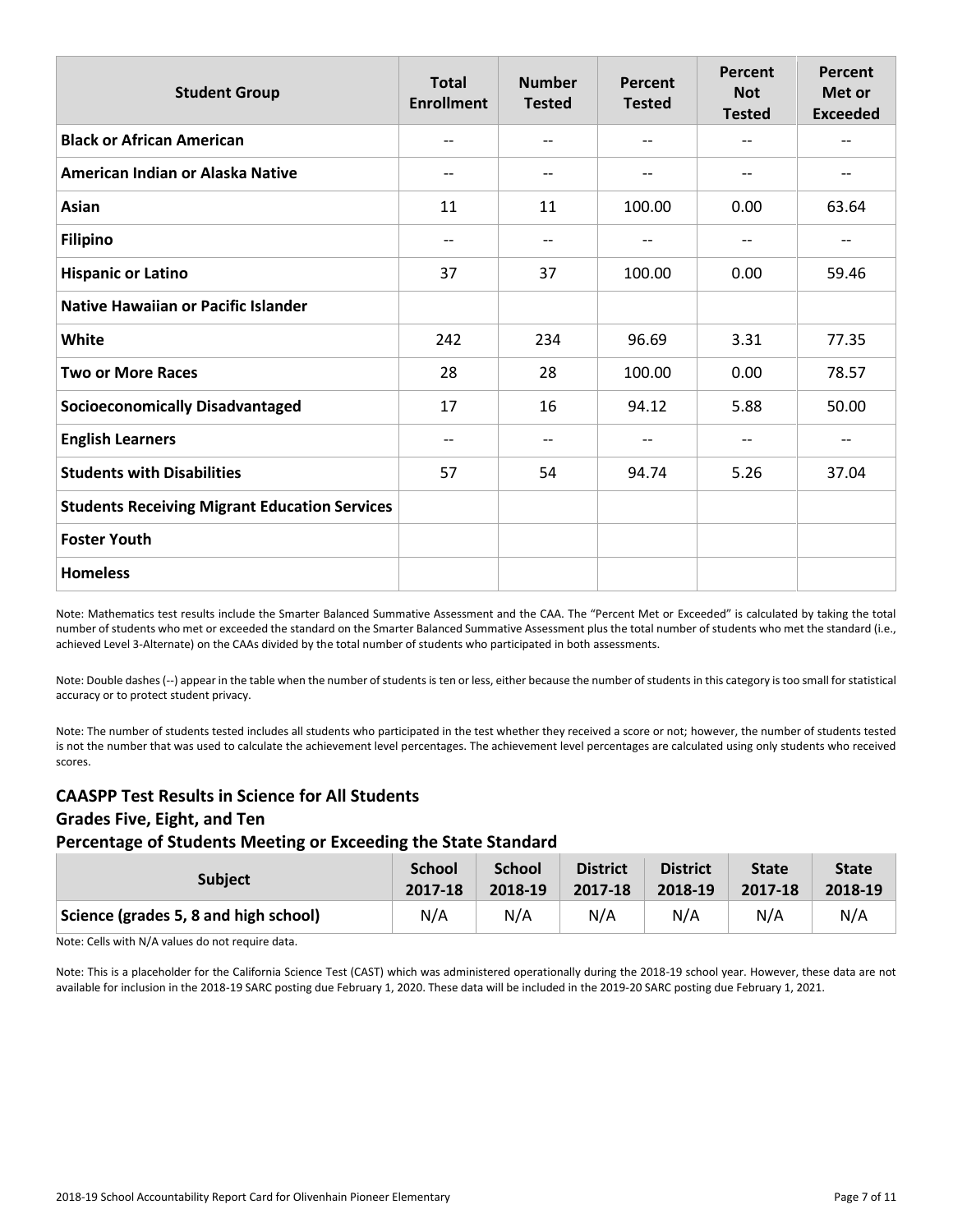### **State Priority: Other Pupil Outcomes**

The SARC provides the following information relevant to the State priority: Other Pupil Outcomes (Priority 8):

Pupil outcomes in the subject areas of physical education.

| Grade Level | <b>Percentage of Students</b> | <b>Percentage of Students</b> | <b>Percentage of Students</b> |
|-------------|-------------------------------|-------------------------------|-------------------------------|
|             | <b>Meeting Four of Six</b>    | <b>Meeting Five of Six</b>    | <b>Meeting Six of Six</b>     |
|             | <b>Fitness Standards</b>      | <b>Fitness Standards</b>      | <b>Fitness Standards</b>      |
|             | 6.5                           | 29.3                          | 45.7                          |

### **California Physical Fitness Test Results (School Year 2018-19)**

Note: Percentages are not calculated and double dashes (--) appear in the table when the number of students tested is ten or less, either because the number of students in this category is too small for statistical accuracy or to protect student privacy.

### **C. Engagement**

### **State Priority: Parental Involvement**

The SARC provides the following information relevant to the State priority: Parental Involvement (Priority 3):

• Efforts the school district makes to seek parent input in making decisions for the school district and each school site.

### **Opportunities for Parental Involvement (School Year 2019-20)**

Parents and the community are very supportive of the educational program at Olivenhain Pioneer Elementary School. Numerous programs and activities are enriched by the generous contributions made by The Parent Teacher Association (PTA), and the Encinitas Education Foundation (EEF). The Carlsbad Chamber of Commerce, The Encinitas Chamber of Commerce and many businesses support OPE as well.

Olivenhain Pioneer Elementary School offers a variety of events, programs, and activities throughout the school year that allow parents to become actively involved in their child's school and education. The following are just a few of the activities and events at Olivenhain Pioneer Elementary School that are open to parents and family: book fair, family science nights, weekly school spirit assemblies, Grandparents' Day, school plays, OPE Reads Awards Assembly, Parent-Child Sweetheart Dance, musical programs, Arts and Science Attack, the Ice Cream Social, the Aloha Party and a variety show.

### **State Priority: School Climate**

The SARC provides the following information relevant to the State priority: School Climate (Priority 6):

- Pupil suspension rates;
- Pupil expulsion rates; and
- Other local measures on the sense of safety.

| Rate               | <b>School</b><br>2016-17 | <b>School</b><br>2017-18 | <b>School</b><br>2018-19 | <b>District</b><br>2016-17 | <b>District</b><br>2017-18 | <b>District</b><br>2018-19 | <b>State</b><br>$2016 - 17$ | <b>State</b><br>$2017 - 18$ | <b>State</b><br>2018-19 |
|--------------------|--------------------------|--------------------------|--------------------------|----------------------------|----------------------------|----------------------------|-----------------------------|-----------------------------|-------------------------|
| <b>Suspensions</b> | 0.0                      | 0.2                      | 0.2                      | 0.3                        | 0.4                        | 0.2                        | 3.6                         | 3.5                         | 3.5                     |
| <b>Expulsions</b>  | 0.0                      | 0.0                      | 0.0                      | 0.0                        | 0.0                        | 0.0                        | 0.1                         | 0.1                         | 0.1                     |

### **Suspensions and Expulsions**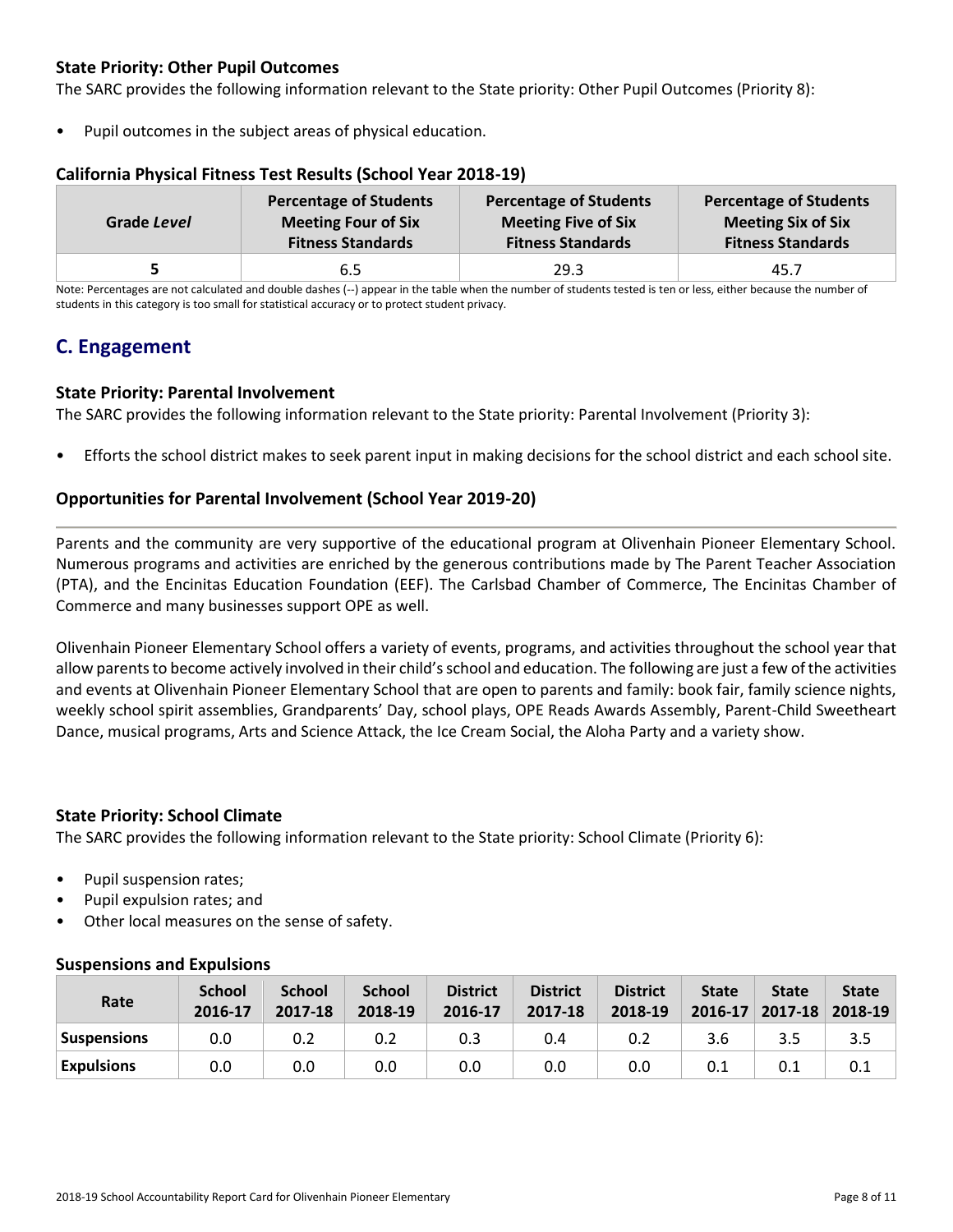### **School Safety Plan (School Year 2019-20)**

Maintaining a safe and orderly environment is essential to learning. The Comprehensive School Safety Plan (CSSP) is developed by Olivenhain Pioneer Elementary in consultation with local law enforcement/Emergency Preparedness staff, School Site Council (SSC) and Administrative Services in order to comply with Senate Bill 187. It was most recently updated and reviewed in September 2019 and accepted by the Board of Trustees in November 2019.

The CSSP includes elements such as emergency plans and procedures, including the Run, Hide, Fight Model, the School Protection Evacuation Plan for Wildfire, school rules and school dress codes. Fire drills are conducted monthly, earthquake drills are held four times a year, and two lockdown exercise drills are practiced each year. All schools in the district are closed campuses, and visitors must immediately register in the school office before entering the campus. School access is monitored by administrators, teachers and other school staff.

### **D. Other SARC Information**

The information in this section is required to be in the SARC but is not included in the state priorities for LCFF.

| Grade<br>Level | 2016-17 2016-17 2016-17 2016-17 2017-18 2017-18 2017-18 2017-18 2017-18 2018-19 2018-19 2018-19 2018-19<br>Average<br><b>Class</b><br><b>Size</b> | # of<br><b>Size</b><br>$1 - 20$ | # of<br><b>Size</b><br>21-32 | # of<br> Classes* Classes* Classes* <br><b>Size</b><br>$33+$ | <b>Average</b><br><b>Class</b><br><b>Size</b> | # of<br><b>Size</b><br>$1 - 20$ | # of<br><b>Size</b><br>$21 - 32$ | # of<br> Classes* Classes* Classes* <br><b>Size</b><br>$33+$ | Average<br><b>Class</b><br><b>Size</b> | # of<br> Classes* Classes* Classes*<br><b>Size</b><br>$1 - 20$ | # of<br><b>Size</b><br>21-32 | # of<br><b>Size</b><br>$33+$ |
|----------------|---------------------------------------------------------------------------------------------------------------------------------------------------|---------------------------------|------------------------------|--------------------------------------------------------------|-----------------------------------------------|---------------------------------|----------------------------------|--------------------------------------------------------------|----------------------------------------|----------------------------------------------------------------|------------------------------|------------------------------|
| К              | 21                                                                                                                                                | $\mathcal{P}$                   | 1                            |                                                              | 22                                            | $\mathbf{1}$                    | 3                                |                                                              | 19                                     | 2                                                              | $\overline{2}$               |                              |
| $\mathbf{1}$   | 23                                                                                                                                                |                                 | 3                            |                                                              | 25                                            |                                 | 3                                |                                                              | 21                                     | $\mathbf{1}$                                                   | $\overline{2}$               |                              |
| $\overline{2}$ | 22                                                                                                                                                |                                 | 3                            |                                                              | 24                                            |                                 | 3                                |                                                              | 24                                     |                                                                | 4                            |                              |
| $\mathbf{3}$   | 23                                                                                                                                                |                                 | 4                            |                                                              | 21                                            |                                 | 4                                |                                                              | 25                                     |                                                                | 3                            |                              |
| 4              | 30                                                                                                                                                |                                 | $\overline{2}$               |                                                              | 30                                            |                                 | 3                                |                                                              | 31                                     |                                                                | 2                            |                              |
| 5              | 31                                                                                                                                                |                                 | 3                            |                                                              | 31                                            |                                 | 2                                |                                                              | 29                                     |                                                                | 3                            |                              |
| 6              | 26                                                                                                                                                | 1                               | 4                            |                                                              | 26                                            | 1                               | 4                                |                                                              | 26                                     | $\mathbf{1}$                                                   | 3                            |                              |
| Other**        | 12                                                                                                                                                | $\mathbf{1}$                    |                              |                                                              |                                               |                                 |                                  |                                                              | 11                                     | 1                                                              |                              |                              |

### **Average Class Size and Class Size Distribution (Elementary)**

\*Number of classes indicates how many classes fall into each size category (a range of total students per class). \*\* "Other" category is for multi-grade level classes.

### **Ratio of Academic Counselors to Pupils (School Year 2018-19)**

| 14C                  | Doti/ |
|----------------------|-------|
| Academic Counselors* | . .   |

\*One Full Time Equivalent (FTE) equals one staff member working full time; one FTE could also represent two staff members who each work 50 percent of full time.

### **Student Support Services Staff (School Year 2018-19)**

| <b>Title</b>                                                  | Number of FTE*<br><b>Assigned to School</b> |
|---------------------------------------------------------------|---------------------------------------------|
| Counselor (Academic, Social/Behavioral or Career Development) |                                             |
| Library Media Teacher (Librarian)                             |                                             |
| Library Media Services Staff (Paraprofessional)               |                                             |
| Psychologist                                                  | 1.0                                         |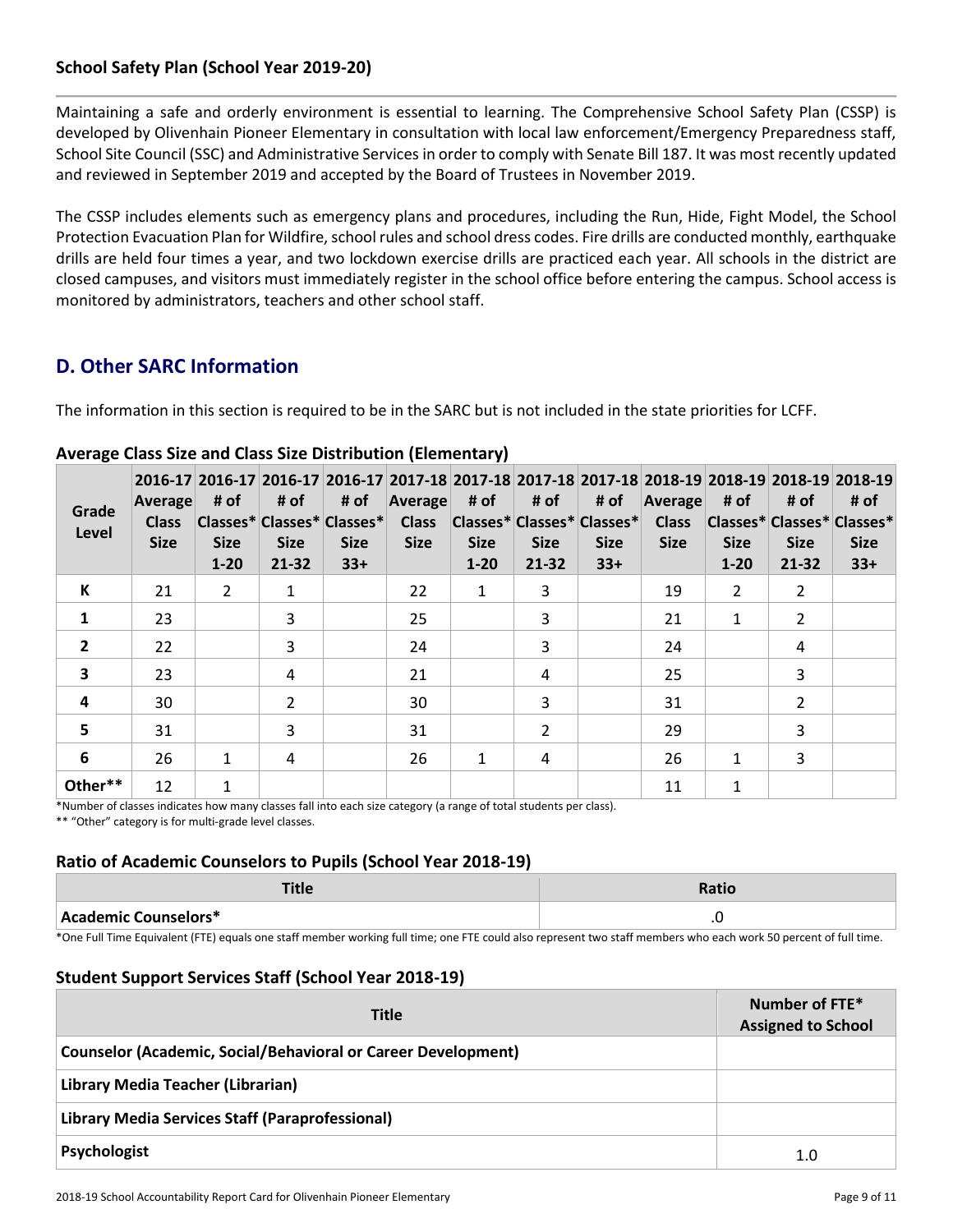| <b>Title</b>                              | Number of FTE*<br><b>Assigned to School</b> |
|-------------------------------------------|---------------------------------------------|
| <b>Social Worker</b>                      |                                             |
| Speech/Language/Hearing Specialist        |                                             |
| <b>Resource Specialist (non-teaching)</b> | 2.5                                         |

\*One Full Time Equivalent (FTE) equals one staff member working full time; one FTE could also represent two staff members who each work 50 percent of full time.

### **Expenditures Per Pupil and School Site Teacher Salaries (Fiscal Year 2017-18)**

| Level                                                | <b>Total</b><br><b>Expenditures</b><br><b>Per Pupil</b> | <b>Expenditures</b><br><b>Per Pupil</b><br>(Restricted) | <b>Expenditures</b><br><b>Per Pupil</b><br>(Unrestricted) | Average<br><b>Teacher</b><br><b>Salary</b> |
|------------------------------------------------------|---------------------------------------------------------|---------------------------------------------------------|-----------------------------------------------------------|--------------------------------------------|
| <b>School Site</b>                                   | \$8,818.69                                              | \$0                                                     | \$8,818.69                                                | \$81,459.00                                |
| <b>District</b>                                      | N/A                                                     | N/A                                                     | \$8,580.00                                                | \$80,974.00                                |
| <b>Percent Difference - School Site and District</b> | N/A                                                     | N/A                                                     | 2.7                                                       | 3.6                                        |
| <b>State</b>                                         | N/A                                                     | N/A                                                     | \$7,506.64                                                | \$82,663.00                                |
| <b>Percent Difference - School Site and State</b>    | N/A                                                     | N/A                                                     | 24.3                                                      | 2.0                                        |

Note: Cells with N/A values do not require data.

**The California Department of Education issued guidance to LEAs on August 1, 2018, regarding how to calculate school-level per-pupil expenditures that will be reported on 2018-19 report cards.**

### **Types of Services Funded (Fiscal Year 2018-19)**

In addition to general fund State funding, Encinitas Union School District receives State and Federal categorical funding for special programs that include categorical, special education and support programs such as Special Education, Title I, Title II and Title III, where applicable, Mental Health and Instructional Materials.

### **Teacher and Administrative Salaries (Fiscal Year 2017-18)**

| Category                                             | <b>District</b><br><b>Amount</b> | <b>State Average</b><br><b>For Districts</b><br>In Same Category |
|------------------------------------------------------|----------------------------------|------------------------------------------------------------------|
| <b>Beginning Teacher Salary</b>                      | \$45,545                         | \$45,741                                                         |
| <b>Mid-Range Teacher Salary</b>                      | \$75,064                         | \$81,840                                                         |
| <b>Highest Teacher Salary</b>                        | \$111,331                        | \$102,065                                                        |
| <b>Average Principal Salary (Elementary)</b>         | \$132,290                        | \$129,221                                                        |
| <b>Average Principal Salary (Middle)</b>             | \$0                              | \$132,874                                                        |
| <b>Average Principal Salary (High)</b>               | \$0                              | \$128,660                                                        |
| <b>Superintendent Salary</b>                         | \$231,817                        | \$224,581                                                        |
| <b>Percent of Budget for Teacher Salaries</b>        | 40%                              | 36%                                                              |
| <b>Percent of Budget for Administrative Salaries</b> | 6%                               | 5%                                                               |

For detailed information on salaries, see the CDE Certificated Salaries & Benefits web page at https://www.cde.ca.gov/ds/fd/cs/.